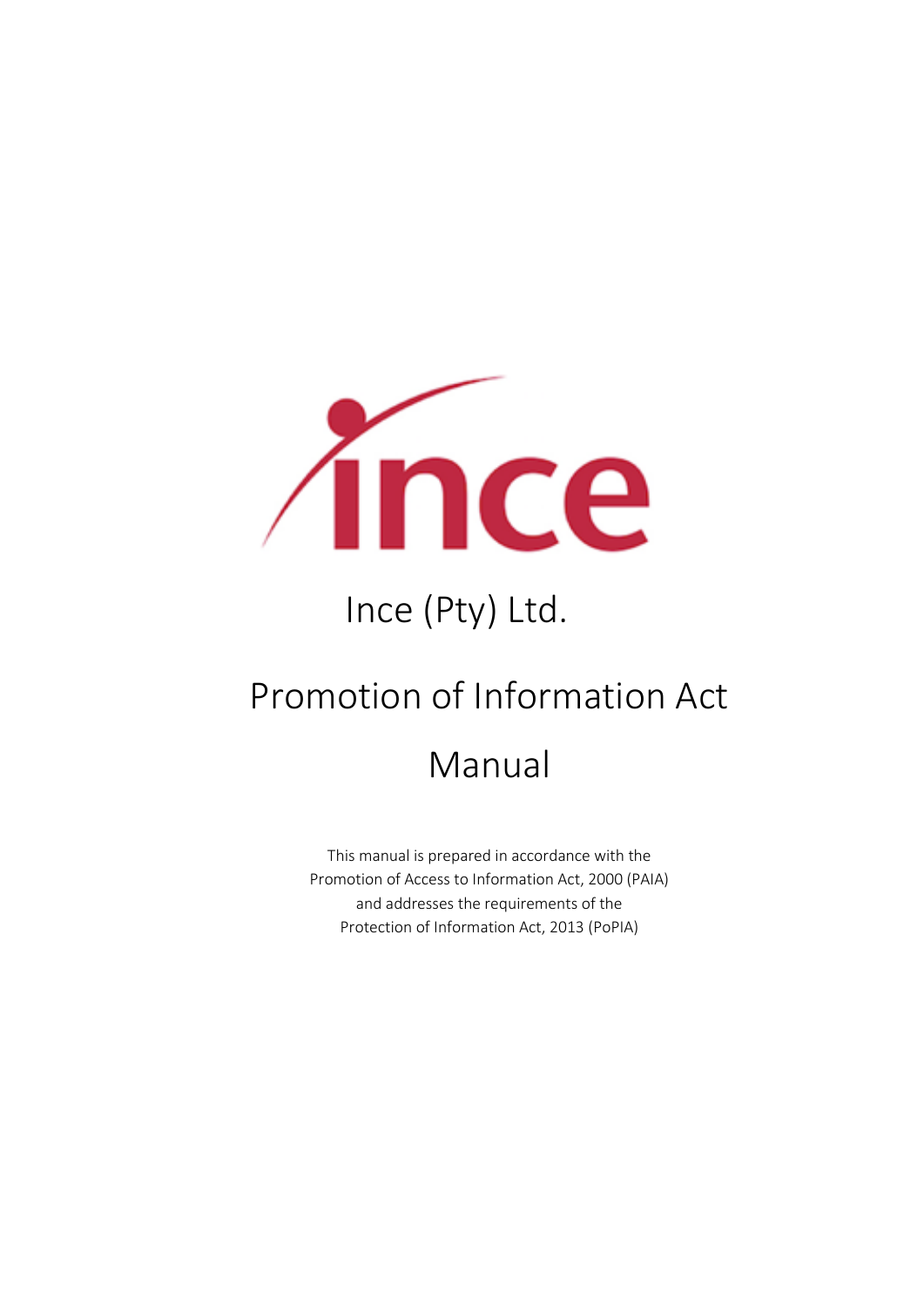## Table of Contents

| 1.  |                                                                      |  |
|-----|----------------------------------------------------------------------|--|
| 2.  |                                                                      |  |
| 3.  |                                                                      |  |
| 4.  |                                                                      |  |
| 5.  |                                                                      |  |
| 6.  |                                                                      |  |
| 7.  | Related Records/Information Held and Applicable Legislation (PAIA) 4 |  |
| 8.  |                                                                      |  |
| 9.  |                                                                      |  |
| 10. |                                                                      |  |
| 11. |                                                                      |  |
| 12. |                                                                      |  |
| 13. |                                                                      |  |
|     |                                                                      |  |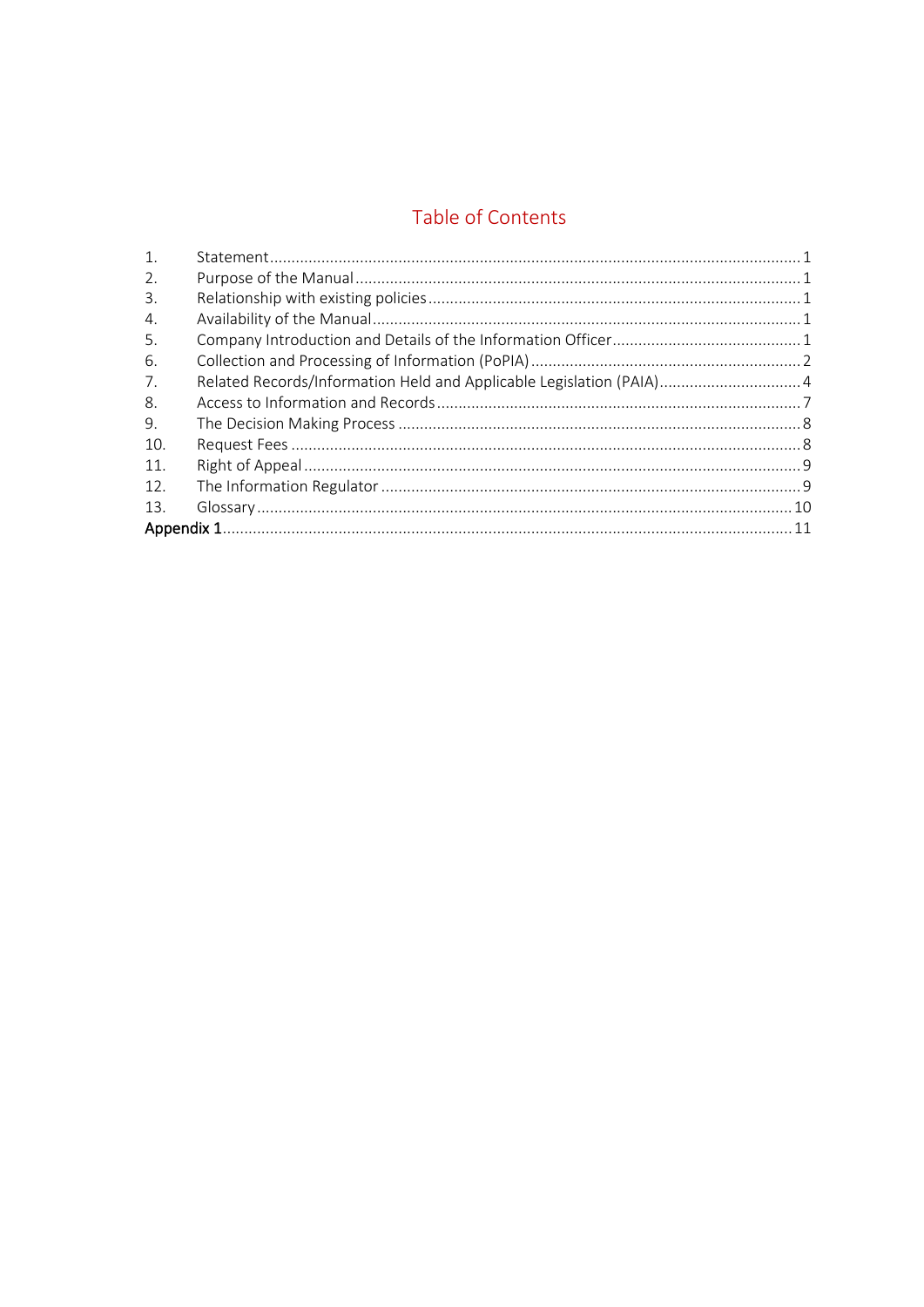

## <span id="page-2-0"></span>1. Statement

It is Ince's policy to ensure that all business operations are conducted in such a manner that adheres to and complies with the legal and regulatory requirements of the Republic of South Africa.

### <span id="page-2-1"></span>2. Purpose of the Manual

The purpose of the manual is to address the requirement of transparency as prescribed by the Protection of Personal Information Act, 2013 (PoPIA) and to provide guidance to individuals who seek to request access to information or records held by or otherwise under Ince (Pty) Ltd.'s control, as prescribed by the Promotion of Access to Information Act, 2000 (PAIA).

### <span id="page-2-2"></span>3. Relationship with existing policies

This manual forms part of Ince (Pty) Ltd.'s Information Security Management System (ISMS) as it regulates the access to information and records owned, held by, or otherwise under Ince (Pty) Ltd.'s control. It should therefore be read in conjunction with the company's ISMS Statement.

## <span id="page-2-3"></span>4. Availability of the Manual

A copy of this manual is available at the offices of Ince (Pty) Ltd. and can be found on the website noted in section 5.1.

Ince (Pty) Ltd. will update this manual annually upon review provided that pertinent changes are required or sooner if required by law.

### <span id="page-2-4"></span>5. Company Introduction and Details of the Information Officer

#### 5.1. Company Introduction

Ince (Pty) Ltd. is a privately-owned and independent business in the Investor Communications Sector.

*With our strategic advisory and production services, we help corporate clients meet their regulatory disclosure requirements and empower their shareholders with knowledge – about how the company has performed in the past, and where it will go in the future. We also equip investors with the tools they need to connect with like-minded people and the information they need to make more informed investment decisions.*

| <b>Company Details</b>  |                                                 |
|-------------------------|-------------------------------------------------|
| Registered Company Name | Ince (Pty) Ltd                                  |
| <b>Trading As</b>       | Ince                                            |
| Company Registration No | 1939/012146/07                                  |
| <b>Physical Address</b> | 42 Wierda Rd West, Wierda Valley, Sandton, 2196 |
| Postal Address          | PO Box 38200 Booysens, 2016                     |
| Contact Number          | +27 11 305 7300                                 |
| <b>Email Address</b>    | ince@ince.co.za                                 |
| Website                 | https://www.ince.co.za/                         |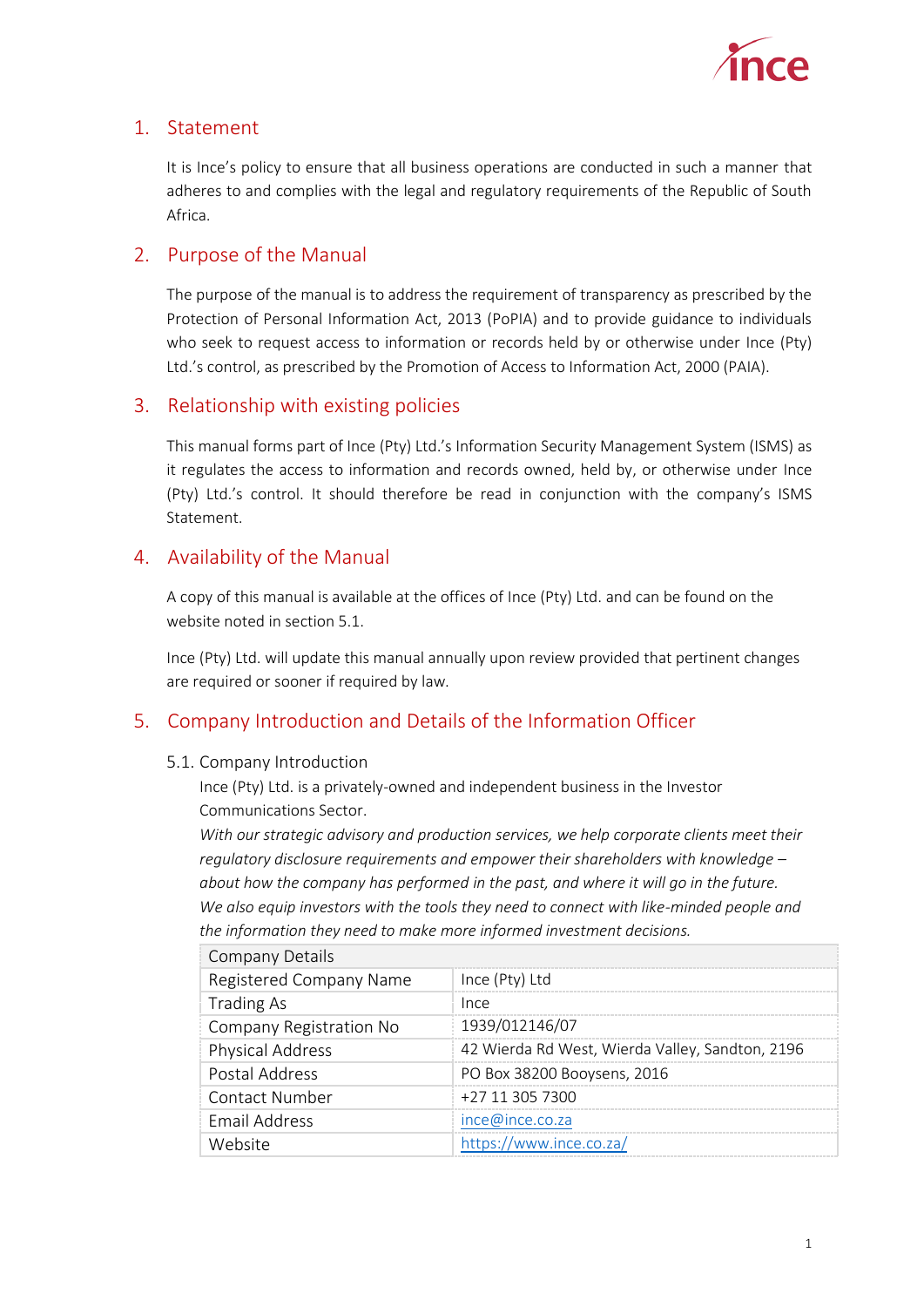

#### 5.2. The Information Officer

In terms of both PoPIA and PAIA, any individual who would like to make a request for information or records held by or under the control of Ince (Pty) Ltd. may submit a request to the Information Officer as noted below.

For details on the request procedure, please see Section 8.

| Details of the Information Officer and Deputy Information Officer(s) |                  |  |
|----------------------------------------------------------------------|------------------|--|
| Head of Company                                                      | Alban Atkinson   |  |
| Appointed Information Officer                                        | Alban Atkinson   |  |
| F-mail Address                                                       | popia@ince.co.za |  |
| Deputy Information Officer(s)                                        | Paul Tudor       |  |
| E-mail Address                                                       | popia@ince.co.za |  |

## <span id="page-3-0"></span>6. Collection and Processing of Information (PoPIA)

In terms of the PoPIA, personal information is any data that can be used to identify a person. It is defined as "information relating to an identifiable, living, natural person, and where it is applicable, an identifiable, existing juristic person".

The PoPIA prescribes eight conditions for the lawful processing of Personal Information (PI) by a Responsible Party (RP). These conditions must be reasonably adhered to as is required and deviation is prohibited unless exemptions specified in Chapter 4 of the PoPIA are applicable. *Please refer to Appendix 1 for a list of the eight conditions along with a brief definition of each.*

The PoPIA makes provision for the right of the Data Subject (DS) to be informed of and consent to the collection, processing, and retention of their PI. The categories and details of which are provided below.

6.1. Collection and Processing

As an Investor Communications Agency, Ince (Pty) Ltd. may use records of PI primarily for the purposes of providing Investor Communications services and solutions to corporate and individual clients. Ince (Pty) Ltd. may also use PI relating to third party suppliers, contractors, service providers, employees, and clients for legitimate business purposes which are aligned with the business functions and activities.

#### 6.2. Purpose and Categories Processed

Ince (Pty) Ltd. collects, processes and where required retains the PI tabulated further below for the following purposes:

- 6.2.1. To render services according to client instructions/requirements
- 6.2.2. To fulfil contractual obligations
- 6.2.3. Accounts and Record keeping
- 6.2.4. To comply with Tax laws
- 6.2.5. To comply with legal and industry regulations
- 6.2.6. To comply with Johannesburg Stock Exchange (JSE) regulations
- 6.2.7. To comply with Companies Act
- 6.2.8. To comply with client SLA & NDA agreements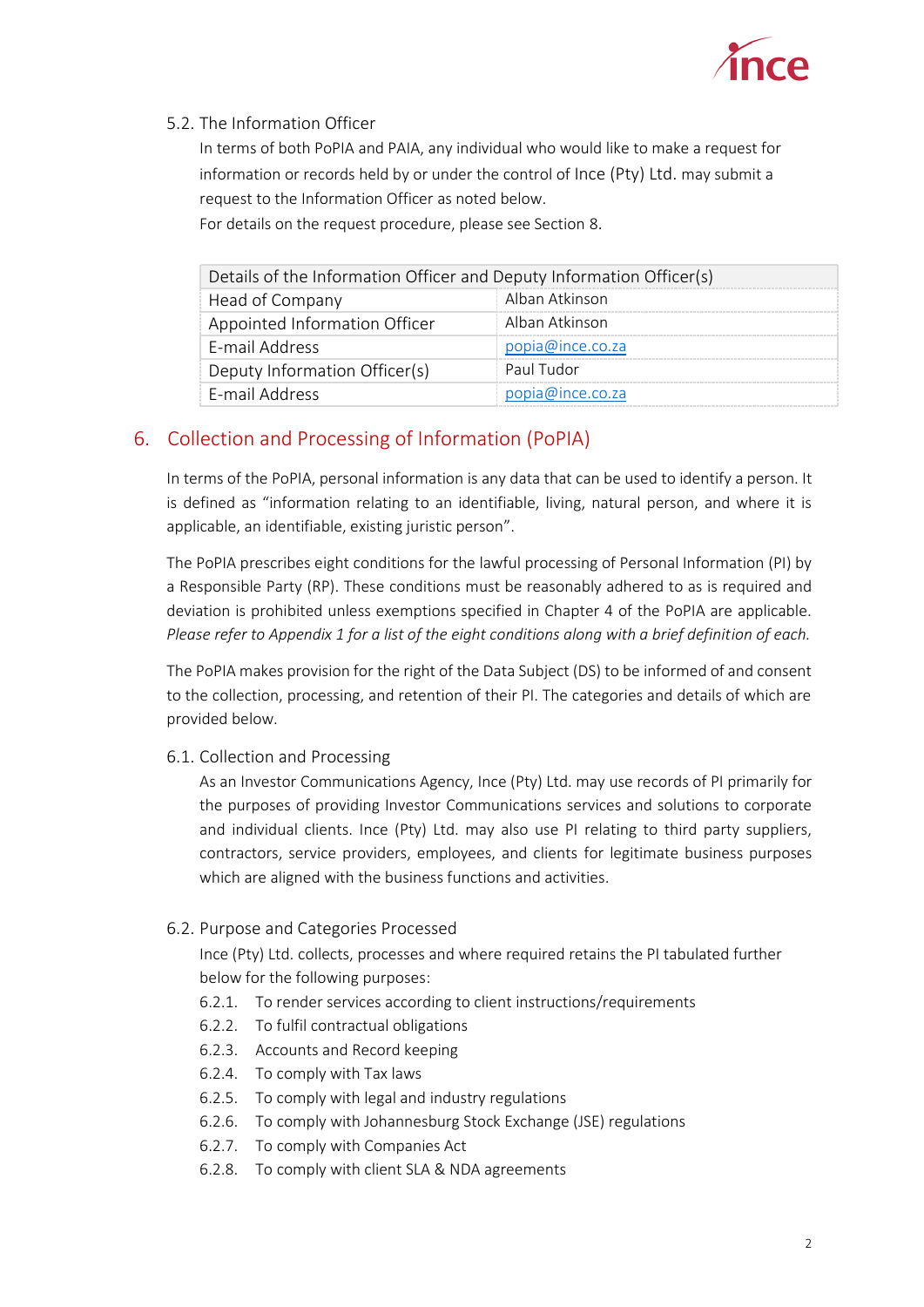

| Data Subject Category                                                         | <b>Information Processed</b>                                                                                                                                                                                                                                                                                                                                                                                                                                                                                                                                                                                                                                                                                                        |
|-------------------------------------------------------------------------------|-------------------------------------------------------------------------------------------------------------------------------------------------------------------------------------------------------------------------------------------------------------------------------------------------------------------------------------------------------------------------------------------------------------------------------------------------------------------------------------------------------------------------------------------------------------------------------------------------------------------------------------------------------------------------------------------------------------------------------------|
| Directors                                                                     | Identity numbers, Names, FICA documentation.                                                                                                                                                                                                                                                                                                                                                                                                                                                                                                                                                                                                                                                                                        |
| Employees, Potential Employees, New<br>Recruits                               | Name, Surname, South African identity number<br>or other identifying number, contact details,<br>physical and postal address, date of birth, age,<br>marital status, race, disability, information,<br>employment history, criminal background<br>checks, fingerprints, CVs, education history,<br>banking details, income tax reference number,<br>remuneration and benefit information, health<br>information, details related to employee<br>performance, disciplinary procedure<br>information.                                                                                                                                                                                                                                 |
| Shareholders                                                                  | Identity numbers, Names, Employer, Occupation,<br>Business address, Residential address, Copies of<br>identity documentation, Proof of residence,<br>Contact numbers, Email addresses.                                                                                                                                                                                                                                                                                                                                                                                                                                                                                                                                              |
| Consultants/Contractors                                                       | This will be dependent on the nature of the<br>services provided to Ince (Pty) Ltd. but may<br>include any of the details in the categories for<br>Employees and/or Service providers.                                                                                                                                                                                                                                                                                                                                                                                                                                                                                                                                              |
| Service Providers; including<br>Outsourced/Hosted Services, Auditors,<br>etc. | Company registration details, identity numbers,<br>BEE certificates, tax clearance, income tax and<br>VAT registration details, payment information<br>including bank account numbers,<br>invoices,<br>contractual<br>agreements, addresses,<br>contact<br>details.                                                                                                                                                                                                                                                                                                                                                                                                                                                                 |
| Clients - Juristic Persons<br>(Current, Prospective, and Historic)            | Entity name, registration number, tax-related<br>information, contact details for representatives,<br>FICA documentation, trustee personal<br>information.<br>Where client employees are concerned, we may<br>have records pertaining to Name, Surname,<br>South African identity number or other<br>identifying number (e.g., passport), date of birth,<br>age, marital status, citizenship, telephone<br>numbers, email address, physical and postal<br>addresses, income tax number, financial<br>information (e.g., remuneration, fund credits,<br>benefits<br>statements,<br>investment<br>portfolio<br>details), banking information including account<br>numbers,<br>health<br>information,<br><b>FICA</b><br>documentation. |
|                                                                               |                                                                                                                                                                                                                                                                                                                                                                                                                                                                                                                                                                                                                                                                                                                                     |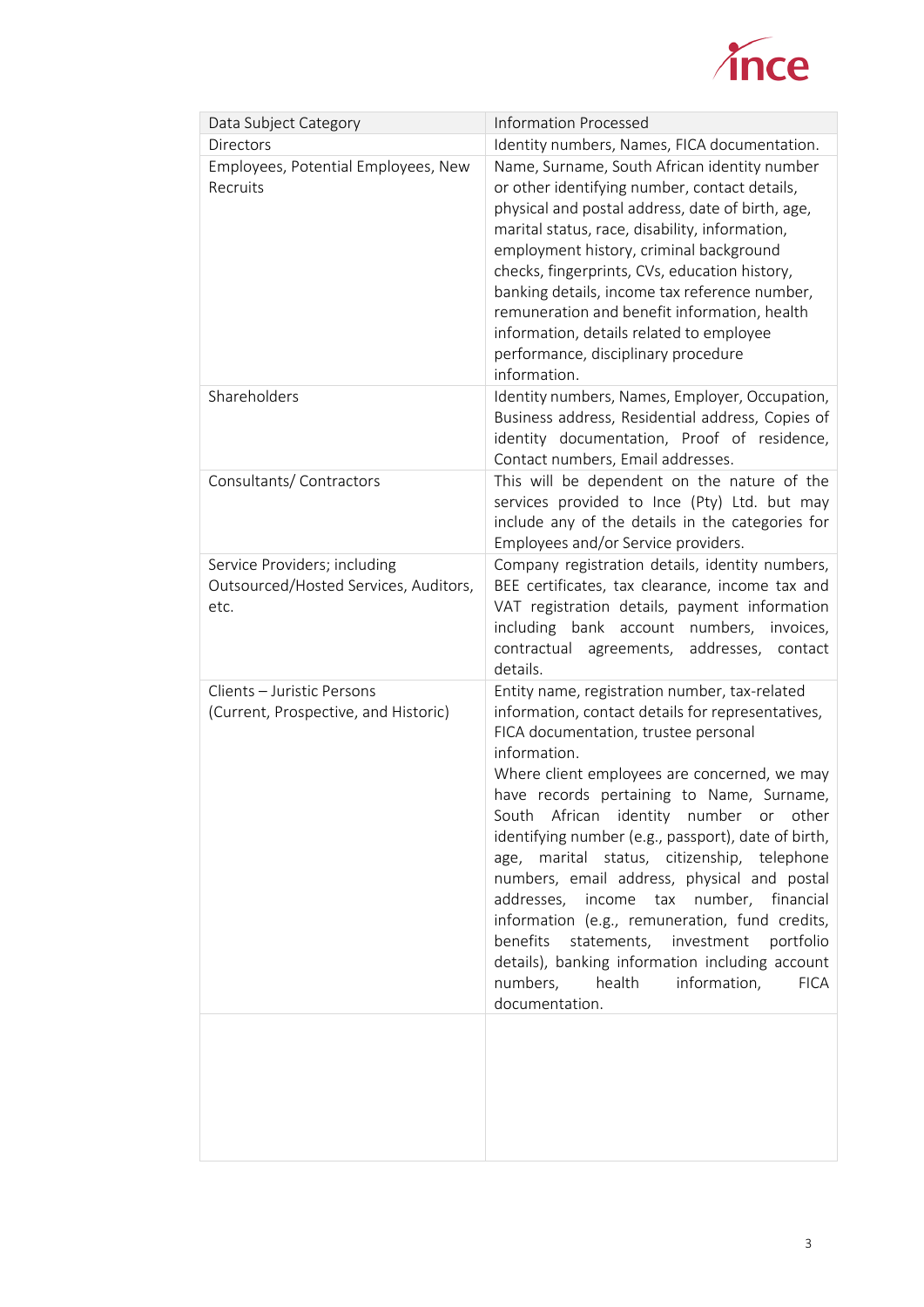

6.3. Sharing of Personal Information

Ince (Pty) Ltd. may at times share PI referenced in section 6.2 with Third Parties for the purposes of providing products and services to corporate and individual clients, and employees. Personal Information may also be shared to fulfil contractual obligations and for any other legal obligations we might have. Below is a non-exhaustive list of recipients with whom PI may be shared:

- 6.3.1. Regulators and Law enforcement agencies
- 6.3.2. Banks
- 6.3.3. Audit Firm
- 6.3.4. The South African Revenue Service (SARS)
- 6.3.5. Medical Aid Companies
- 6.3.6. Insurers
- 6.3.7. Recruitment Agencies may collect personal information on behalf of Ince (Pty) Ltd.

#### 6.4. Trans-border/Cross Border Flow of Personal Information

Where necessary and with prior consent from the DS, Ince (Pty) Ltd. may at times further process PI with Third Parties situated in other countries. In such instances, Ince (Pty) Ltd. will ensure that the intended recipients of PI have adequate safeguards in place that align to Chapter 3 of the PoPIA for the protection and lawful processing of PI.

- 6.5. Retention and Security
	- 6.5.1. Ince (Pty) Ltd. retains personal information for the period required to achieve the purpose for which the PI was collected. However, legal, and regulatory requirements may at times dictate an extended retention period.
	- 6.5.2. Ince (Pty) Ltd. endeavours to employ the best efforts through the continuous assessment, development, and implementation of the ISMS framework to ensure that reasonable protection of the confidentiality, integrity, and availability of PI is maintained.

## <span id="page-5-0"></span>7. Related Records/Information Held and Applicable Legislation (PAIA)

PAIA grants any requester access to records held or controlled by a private body, on condition that the record of information is required for the exercise or protection of any rights, referencing in particular, personal information rights as described in PoPIA.

This section serves as guidance to the records that are held by and includes records related to Ince (Pty) Ltd. business operations.

Requestors must take into consideration applicable prescribed fees for reproduction where access is granted (see Section 10 of this document).

7.1. Records relating to Ince (Pty) Ltd. are provided below: (Please see Reason Key in section 7.2).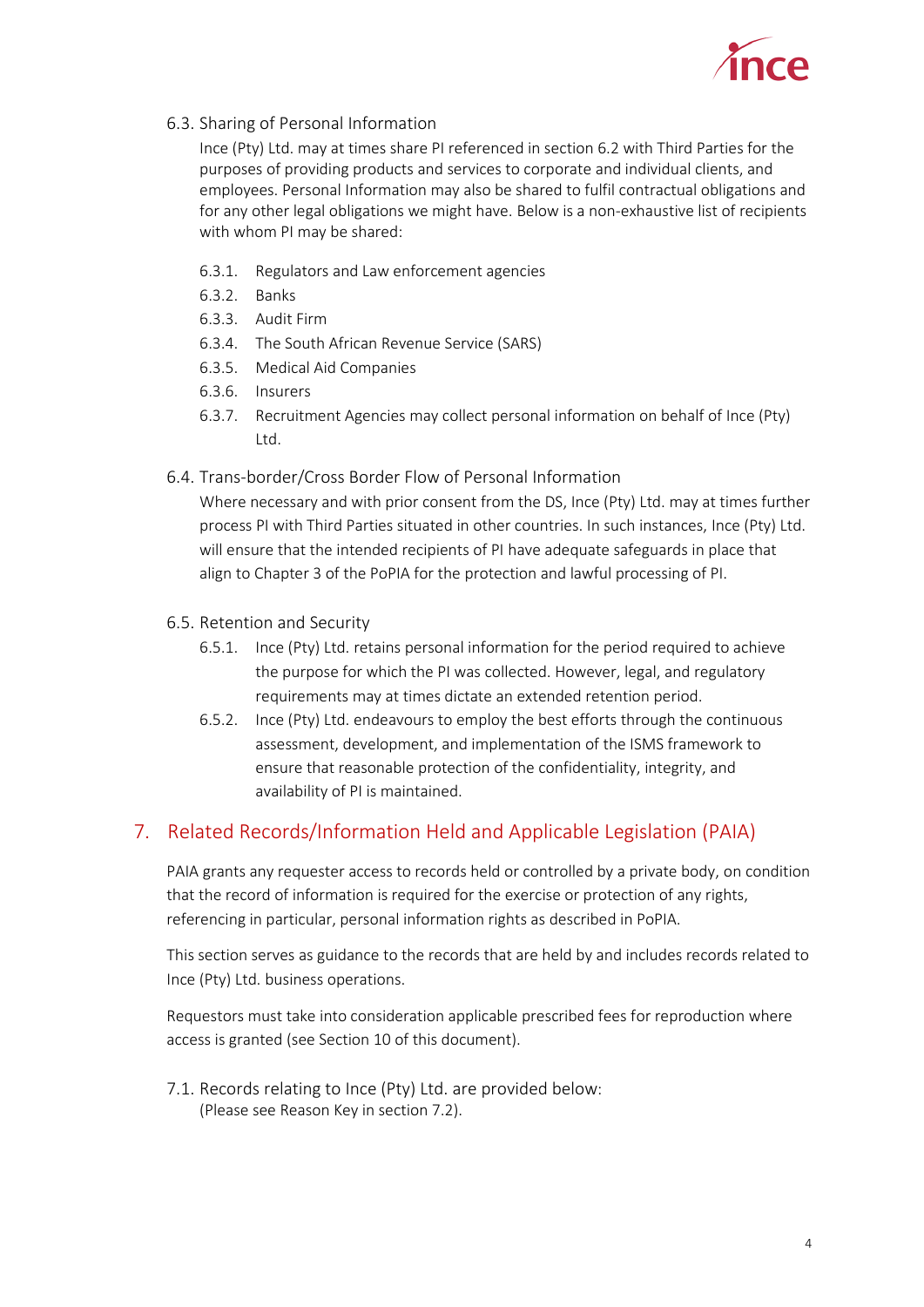

| <b>Records Held/Controlled</b>       | May Be Disclosed | May Not Be Disclosed | <b>imited Disclosure</b> | May Not Be Refused |
|--------------------------------------|------------------|----------------------|--------------------------|--------------------|
| <b>Public and Investor Relations</b> |                  |                      |                          |                    |
| Investor Corporate Releases          | $\mathbf 1$      |                      |                          |                    |
| Media Releases                       | $\mathbf{1}$     |                      |                          |                    |
| <b>Company Secretarial and Legal</b> |                  |                      |                          |                    |
| <b>Statutory Records</b>             |                  | 12                   |                          |                    |
| <b>Incorporation Documents</b>       |                  | 12                   |                          |                    |
| Evidence of Executive, Board and     |                  | 12                   |                          |                    |
| Shareholder Decisions Taken          |                  |                      |                          |                    |
| Share Register                       |                  | 12                   |                          |                    |
| <b>General Contract Information</b>  |                  | 12                   |                          |                    |
| <b>Financial Records</b>             |                  |                      |                          |                    |
| <b>Audited Financial Statements</b>  |                  | 12                   |                          |                    |
| Tax, VAT, and PAYE Records           |                  | 12                   |                          |                    |
| Management Accounts                  |                  | 12                   |                          |                    |
| <b>Human Resources</b>               |                  |                      |                          |                    |
| Employee/Staff Records               |                  | 5 & 9                | 4                        |                    |
| <b>Employment Contracts</b>          |                  | 5                    | 4                        |                    |
| Policies and Procedures              |                  | 12                   |                          |                    |
| Health and Safety Records            |                  | 5, 8, 8, 9           | 4                        |                    |
| <b>Employment Equity Plan</b>        |                  | 12                   |                          |                    |
| Training and Development             |                  | 12                   |                          |                    |
| Records                              |                  |                      |                          |                    |
| Medical Aid Records                  |                  | 8/9                  | 4                        |                    |
| Payroll Records                      |                  | 5                    | 4                        |                    |
| <b>Company Investment</b>            |                  |                      |                          |                    |
| <b>Investment Policy Documents</b>   |                  | 12                   |                          |                    |
| Economic Reports and Forecasts       |                  | 12                   |                          |                    |
| Research Reports                     |                  | 12                   |                          |                    |
| <b>Board Committee Submissions</b>   |                  | 12                   |                          |                    |
| Property Investments                 |                  | 9 & 12               |                          |                    |
| Sales and Marketing                  |                  |                      |                          |                    |
| Market Information                   |                  | 12 & 13              |                          |                    |
| Research Information                 |                  | 13                   |                          |                    |
| <b>Public Customer Information</b>   |                  | 8                    |                          |                    |
| Performance and Sales Records        |                  | 12 & 2               |                          |                    |
| <b>Customer Databases</b>            |                  | 12                   |                          |                    |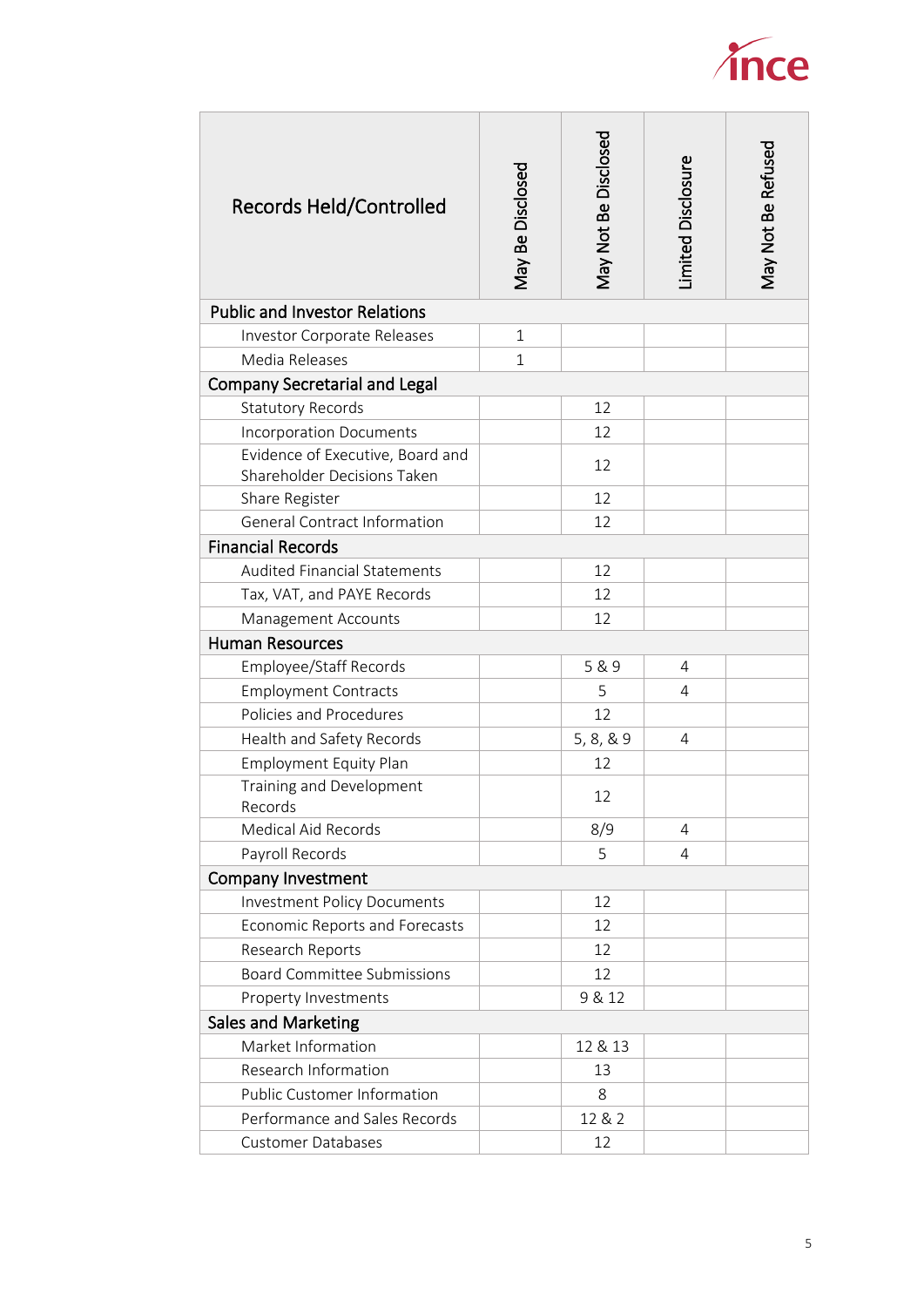

| <b>Records Held/Controlled</b>              | May Be Disclosed | May Not Be Disclosed | imited Disclosure | May Not Be Refused |
|---------------------------------------------|------------------|----------------------|-------------------|--------------------|
| Marketing and Product<br>Strategies         |                  | 12                   |                   |                    |
| <b>Information Risk Management</b>          |                  |                      |                   |                    |
| <b>Business Continuity Plan</b>             |                  | 9 & 12               |                   |                    |
| Disaster Recovery Plan                      |                  | 9 & 12               |                   |                    |
| Incident Response Plan                      |                  | 9 & 12               |                   |                    |
| Documented Information<br>Security Controls |                  | 12                   |                   |                    |

#### 7.2. Reason Key

|  | Reason Code | Explanation                                                                                                                        |
|--|-------------|------------------------------------------------------------------------------------------------------------------------------------|
|  | 1           | Publicly accessible                                                                                                                |
|  | 2           | Request received after the commencement of legal<br>proceedings (criminal or civil) - PAIA Section 7                               |
|  | 3           | Subject to copyright                                                                                                               |
|  | 4           | Personal information that belongs to the requester of the<br>information - PAIA Section 61                                         |
|  | 5           | Unreasonable disclosure                                                                                                            |
|  | 6           | Likely to harm the commercial or financial interests of<br>third party - PAIA Section $64(a)(b)$                                   |
|  | 7           | Likely to harm the company or third party in contract or<br>other negotiations - PAIA Section 64(c)                                |
|  | 8           | Would breach a duty of confidence owed to a third party<br>in terms of an agreement - PAIA Section 65                              |
|  | 9           | Likely to compromise the safety of individuals or<br>protection of property - PAIA Section 66                                      |
|  | 10          | Legally privileged document - PAIA Section 67                                                                                      |
|  | 11          | Environmental testing: investigation which reveals public<br>safety; environmental risks - PAIA Section 64(2) and<br>Section 68(2) |
|  | 12          | Commercial information of private body - PAIA Section 68                                                                           |
|  | 13          | Likely to prejudice research and development information<br>of the company or a third party - PAIA Section 69                      |
|  | 14          | Disclosure in public interest - PAIA Section 70                                                                                    |
|  |             |                                                                                                                                    |

#### 7.3. Available Records in relation to Legislation

Ince (Pty) Ltd. hold records for the purposes of PAIA in relation to, among others, the below listed main laws. Requesters may request access to information in terms of the legislation provided below: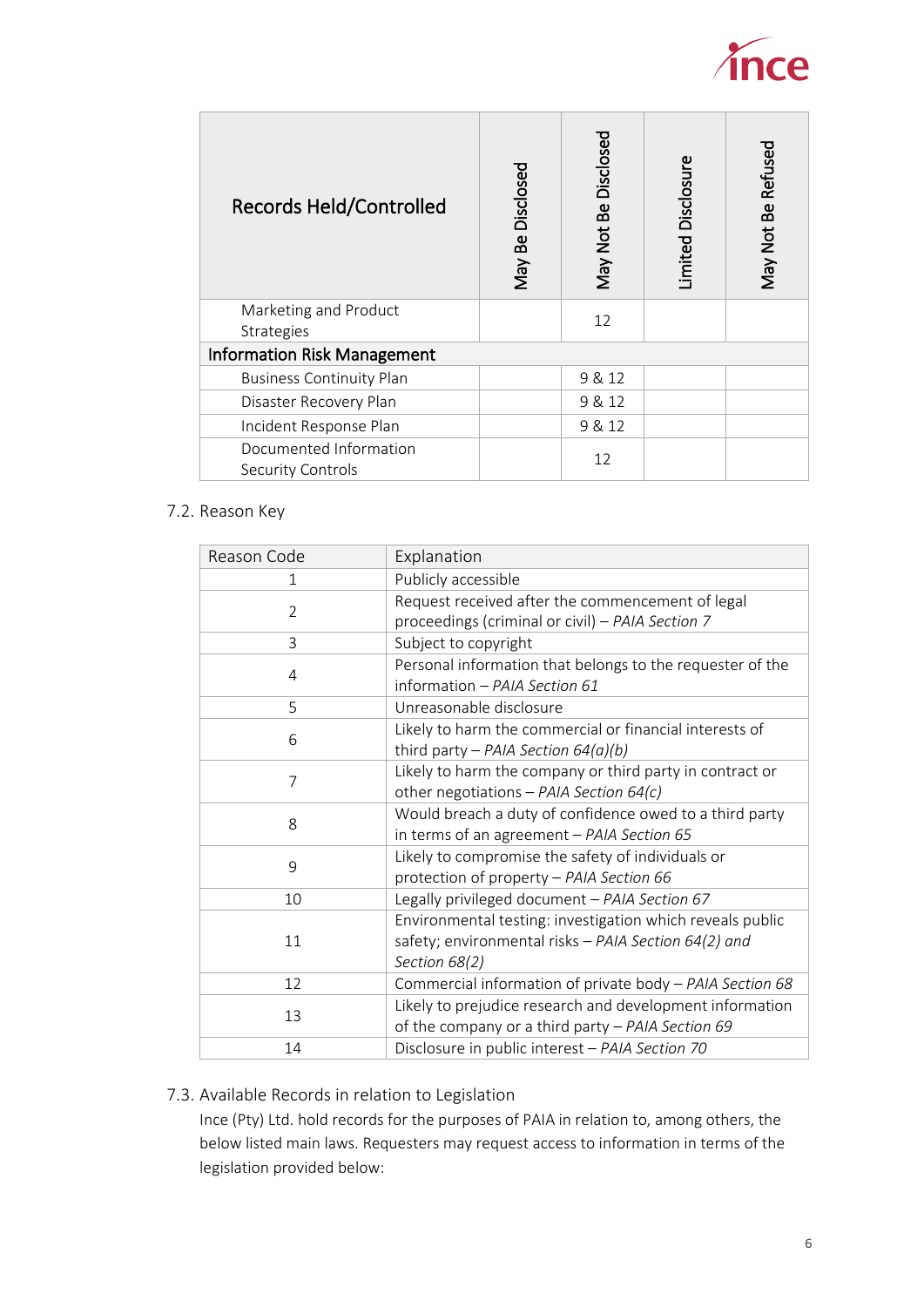

- 7.3.1. Basic Conditions of Employment Act 75 of 1997
- 7.3.2. Collective Investment Schemes Control Act 45 of 2002
- 7.3.3. Companies Act 71 of 2008
- 7.3.4. Companies Amendment Act 3 of 2011
- 7.3.5. Constitution of the Republic of South Africa
- 7.3.6. Consumer Protection Act 68 of 2008
- 7.3.7. Financial Intelligence Centre 38 of 2001
- 7.3.8. Financial Sector Regulation Act 9 of 2017
- 7.3.9. Income Tax Act 58 of 1962
- 7.3.10. Labour Relations Act of 1995
- 7.3.11. National Credit Act 34 of 2005
- 7.3.12. Occupational Health and Safety Act 85 of 1993
- 7.3.13. Pension Funds Act 24 of 1956
- 7.3.14. Promotion of Access to information Act 2 of 2000
- 7.3.15. Protection of Personal Information Act 4 of 2013
- 7.3.16. Value Added Tax Act 89 of 1991

#### <span id="page-8-0"></span>8. Access to Information and Records

#### The Request Procedure

In accordance with the PAIA section 53 (2), the Personal Requester/Requester must comply with the below stated procedural requirements and pay the related fees when requesting access to information or records held by Ince (Pty) Ltd.

- 8.1. The Personal Requester/Requester must complete the prescribed [Form C](http://www.ince.co.za/wp-content/uploads/2021/11/Form-C-J752-Gvt-Form.pdf) and submit the completed form to the Information Officer noted in Section 5.2.
- 8.2. The Personal Requester/Requester must also supply sufficient details in the request to enable the Information Officer to identify the Personal Requester/Requester and to locate the requested information or record. The Personal Requester/Requester must also state which form of access is required and how he/she/it wish to be informed of the decision.
- 8.3. The Personal Requester/Requester must also specify the right that he/she/it is seeking to exercise or protect and explain why access to the requested information, record(s), or other details is necessary to exercise or protect the specified right.
- 8.4. The Personal Requester must supply proof of identity when submitting a request for access to information or records pertaining to himself/herself/itself.
- 8.5. Such a requester is exempt from paying a request fee but is liable to pay where applicable the reproduction fee.
- 8.6. If a request is made on behalf of another person, the Requester must submit satisfactory proof of the capacity in which the request is being made.
- 8.7. The Information Officer must inform the Requester of the required non-refundable fee to be paid before the request is processed further.
- 8.8. Should the Requester dispute the payment of a fee, the Requester may lodge a complaint with the Information Regulator or an application to court against the tender or payment of the request fee.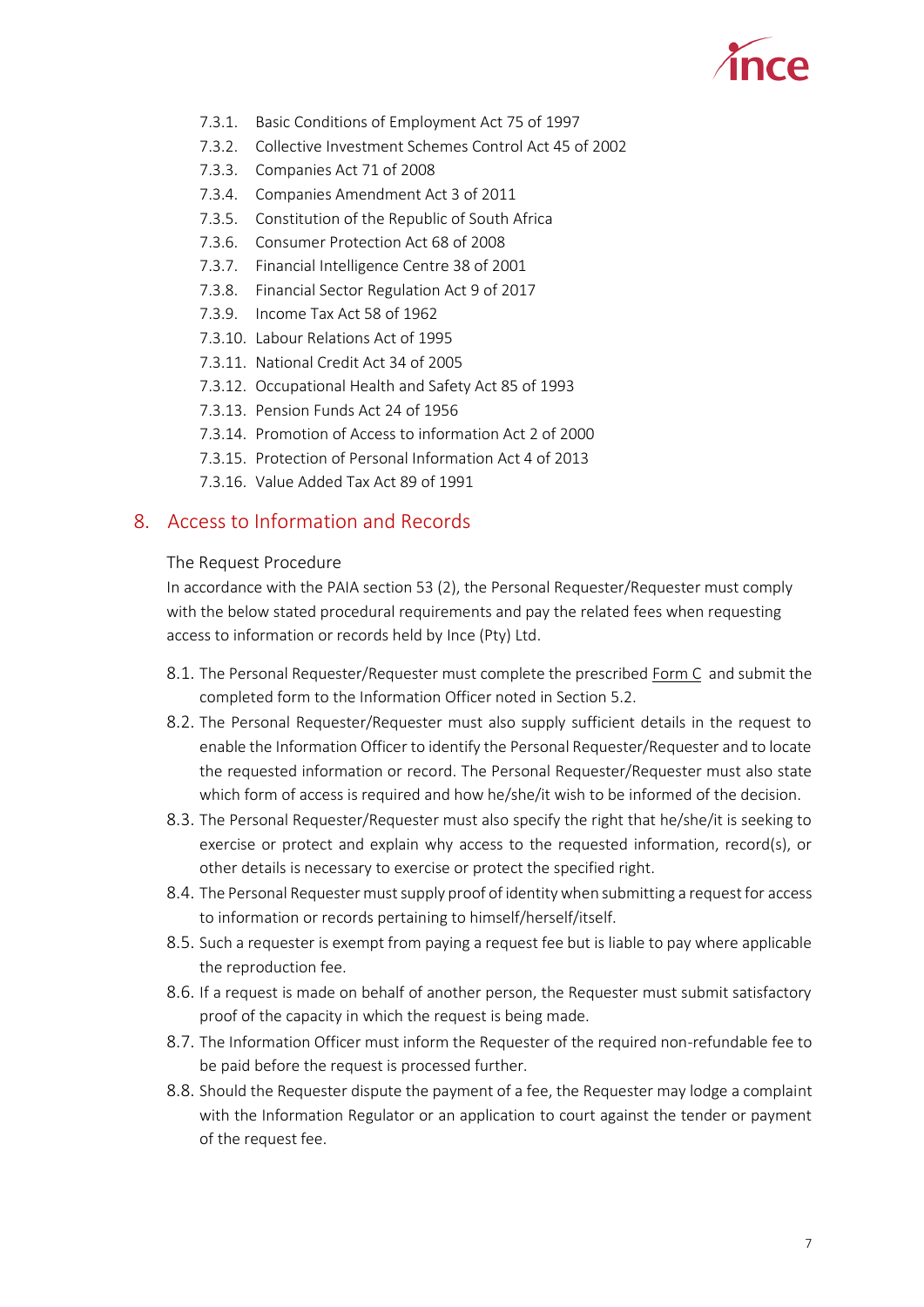

8.9. Should a Personal Requester/Requester require assistance with or have queries regarding this procedure, he/she/it may contact the Information Officer on the details provided in Section 5.2.

## <span id="page-9-0"></span>9. The Decision-Making Process

- 9.1. Processing Time
	- 9.1.1. The Information Officer must process the request within 30 days.
	- 9.1.2. The processing time will only commence once the Personal Requester/Requester has supplied all the required information in clauses 8.1.1 through 8.1.3., where applicable 8.1.4. to the Information Officer.
	- 9.1.3. The Information Officer within the initial 30 days may request for an extension not exceeding an additional 30 days if:
		- 9.1.3.1. The request is for a large number of records/information or requires a search through a large number of records.
		- 9.1.3.2. The request requires consultation with a third party before a decision can be made.
- 9.2. Notification Process
	- 9.2.1. If the request for access is granted; the Information Officer must give written notification to the Personal Requester/Requester of the decision, the form of access that has been granted and the related fees that are due (See Section 10).
	- 9.2.2. If the request for access is declined; the Information Officer must give written notification to the Personal Requester/Requester of the decision and provide the reason for refusal as well as the provisions in Chapter 4 of the PAIA whereupon the decision was based.
	- 9.2.3. Personal Requesters/Requesters may contact the Information Officer for further information regarding:
		- 9.2.3.1. The reason for the refusal or
		- 9.2.3.2. The manner of access if the request is granted.

### <span id="page-9-1"></span>10. Request Fees

The applicable fees will be calculated according to the below. Fee changes may be introduced by the Regulator from time to time and can be found on their website (noted in section 12).

| General Fee Structure                    |                           |  |
|------------------------------------------|---------------------------|--|
| Activity                                 | Applicable Fees excl. VAT |  |
| Request Fee (Personal Requesters Exempt) | R50,00                    |  |
| Location and preparation for disclosure  | R30,00 per hour           |  |
| Deposit Fee                              | If requested              |  |
| Postal Fee                               | If applicable             |  |
| Courier Fee                              | If applicable             |  |
| Reproduction Fee Structure               |                           |  |
| Applicable Fees excl. VAT<br>Activity    |                           |  |
| Copy per A4 Page                         | R1,10                     |  |
| Printing per A4 Page                     | R <sub>0</sub> ,75        |  |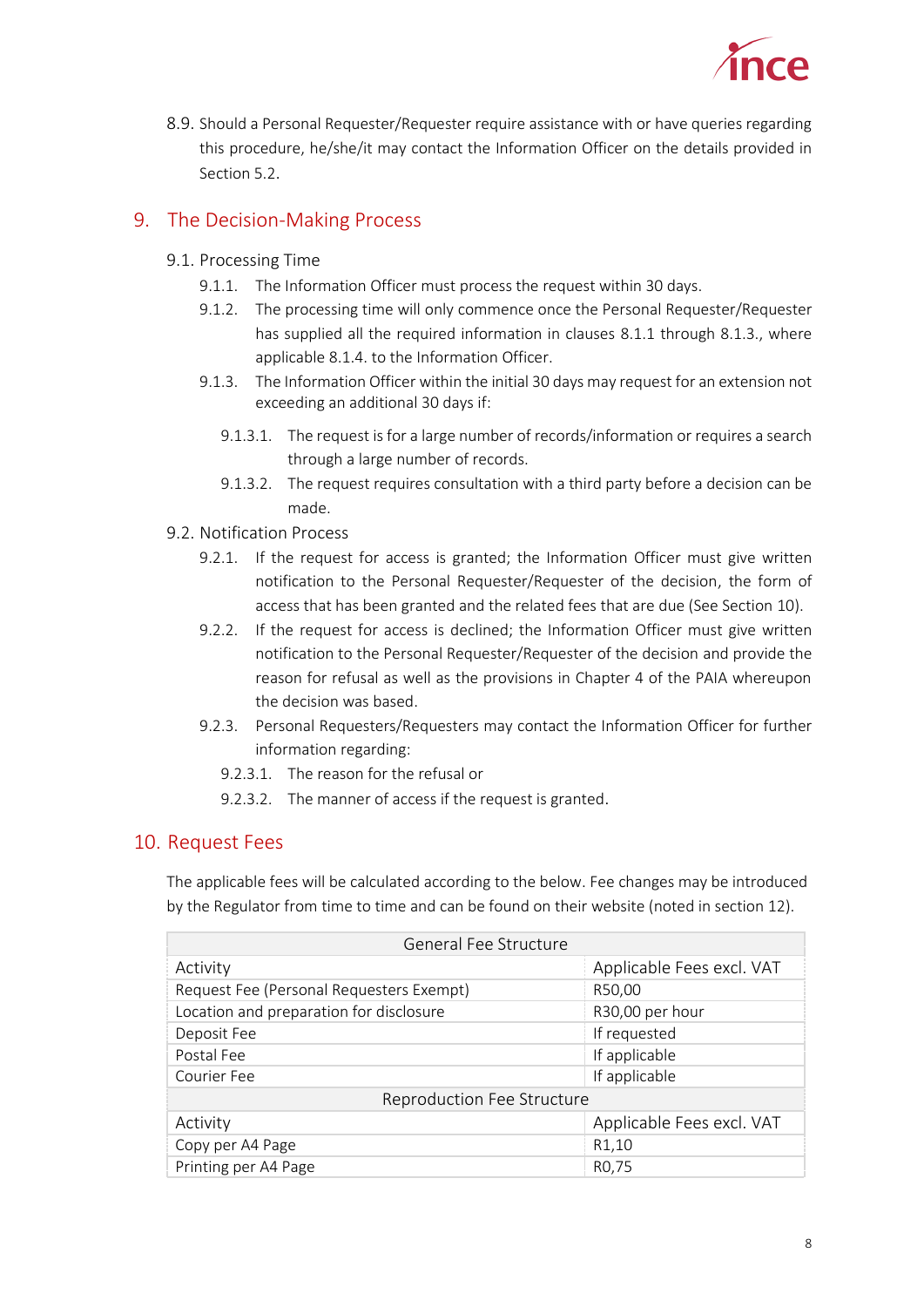

| Copy on a Compact Disc (CD)                     | R70,00             |
|-------------------------------------------------|--------------------|
| Transcription of Visual Images per A4 Page      | R40.00             |
| Copy of a Visual Image                          | R60.00             |
| Transcription of an Audio Recording per A4 Page | R <sub>20.00</sub> |
| Copy of an Audio Recording                      | R30.00             |

## <span id="page-10-0"></span>11. Right of Appeal

Dissatisfied Personal Requesters/Requesters and Third Parties have the right to appeal the decision of the Information Officer.

- 11.1. Remediation Available
	- 11.1.1. The decision of the Information Officer is final. Ince (Pty) Ltd. does not have an internal appeal procedure.
	- 11.1.2. Within 30 days of receiving notice of the decision, a dissatisfied Personal Requester/Requester may lodge a complaint with the Information Regulator or apply to a Court for relief against the decision of the Information Officer.
	- 11.1.3. Within 30 days of receiving notice of the decision to grant access to information or records, where such information/records relate to a third party, the third party may lodge a complaint to the Information Regulator or apply to a Court for relief.
	- 11.1.4. For the purposes of PAIA and PoPIA, the Courts that have jurisdiction over these applications are:
		- 11.1.4.1. Constitutional Courts,
		- 11.1.4.2. High Courts,
		- 11.1.4.3. Another Court of similar status and
		- 11.1.4.4. A Magistrates Court designated by the Minister of Justice and Constitutional Development, and which is presided over by a designated Magistrate.

### <span id="page-10-1"></span>12. The Information Regulator

In terms of PoPIA, should a DS believe that their PI is being unlawfully collected, processed and/or retained, the DS may lodge a complaint with the Information Regulator.

In terms of PAIA, should a Personal Requester/Requester be dissatisfied with the decision of the Information Officer regarding a request for access, the Personal Requester/Requester may lodge a complaint to the Information Regulator.

A guide on how to use The Acts will be made available by the Information Regulator.

Data Subjects/Requesters can direct queries pertaining to The Acts to the Information Regulator using the contact information provided below:

| The Office of the Information Regulator |                                                       |
|-----------------------------------------|-------------------------------------------------------|
| Chief Executive<br>Officer              | Mr Marks Thibela                                      |
| Physical Address                        | JD House<br>27 Stiemans Street<br><b>Braamfontein</b> |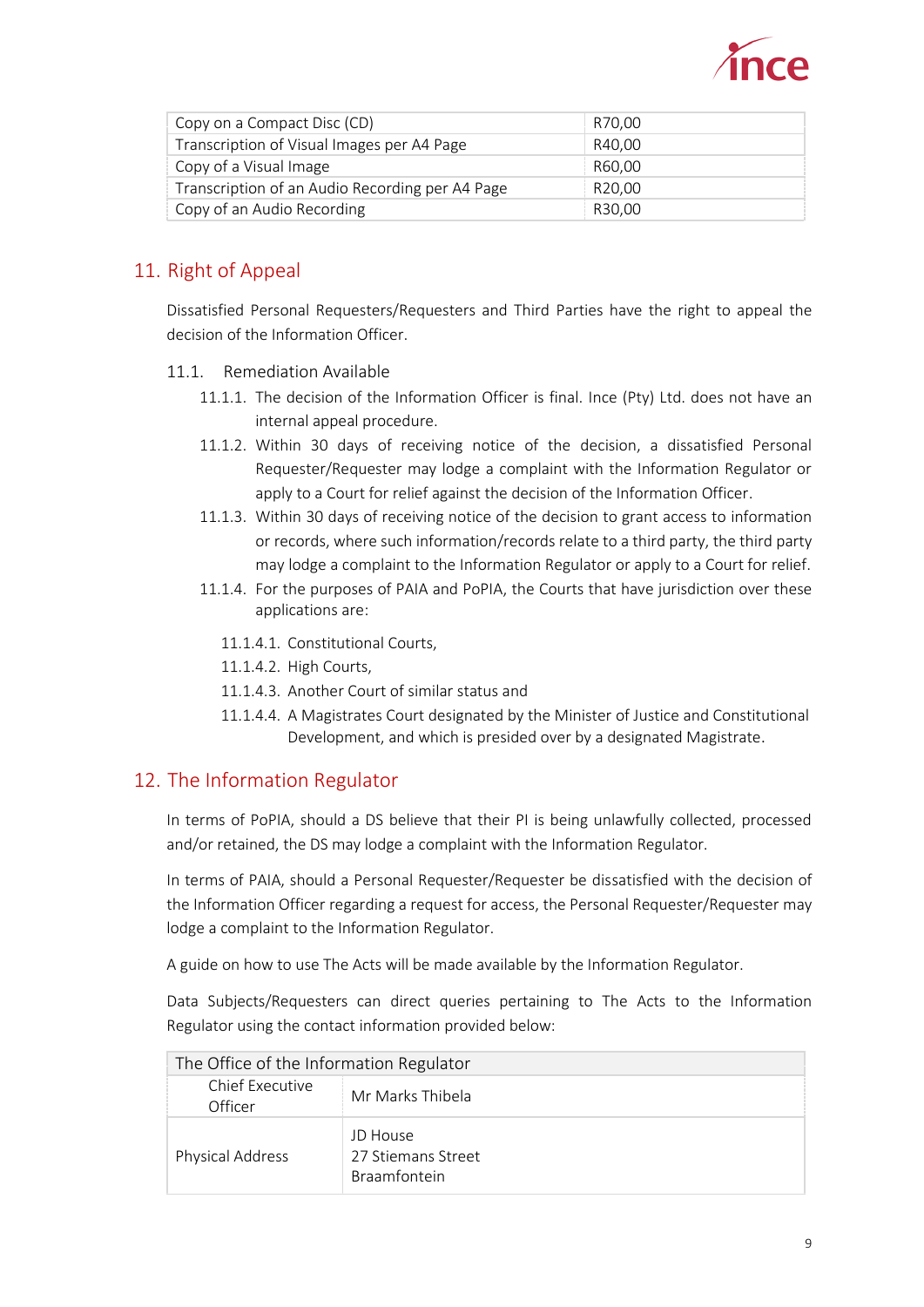

|                        | Johannesburg, 2001                                                                           |
|------------------------|----------------------------------------------------------------------------------------------|
| Postal Address         | P.O. Box 31533<br>Braamfontein, Johannesburg<br>2017                                         |
| Contact Number         | +27 (0) 10 023 5200                                                                          |
| <b>Email Addresses</b> | info@justice.gov.za<br>POPIAComplaints.IR@justice.gov.za<br>PAIAComplaints.IR@justice.gov.za |

## <span id="page-11-0"></span>13. Glossary

| Term               | Description/Definition                                                                                                                             |
|--------------------|----------------------------------------------------------------------------------------------------------------------------------------------------|
| PAIA               | Promotion of Access to Information Act                                                                                                             |
| PoPIA              | Protection of Personal Information Act                                                                                                             |
| <b>ISMS</b>        | Information Security Management System                                                                                                             |
| PI                 | Personal Information                                                                                                                               |
| <b>RP</b>          | Responsible Party                                                                                                                                  |
| <b>DS</b>          | Data Subject                                                                                                                                       |
| <b>JSE</b>         | Johannesburg Stock Exchange                                                                                                                        |
| Private Body       | A natural person who carries or has carried on any trade,<br>business, or profession.                                                              |
| Requester          | Any juristic or natural person requesting access to<br>information, records, or other details to exercise or protect a<br>right.                   |
| Personal Requester | A person seeking access to a record containing their own<br>personal information.                                                                  |
| Juristic Person    | A body recognized by the law as being entitled to rights and<br>duties in the same way as a natural person, the common<br>example being a company. |
| Natural Person     | An identifiable, living individual human being entitled to<br>certain rights and duties.                                                           |
| <b>SARS</b>        | South African Revenue Service                                                                                                                      |